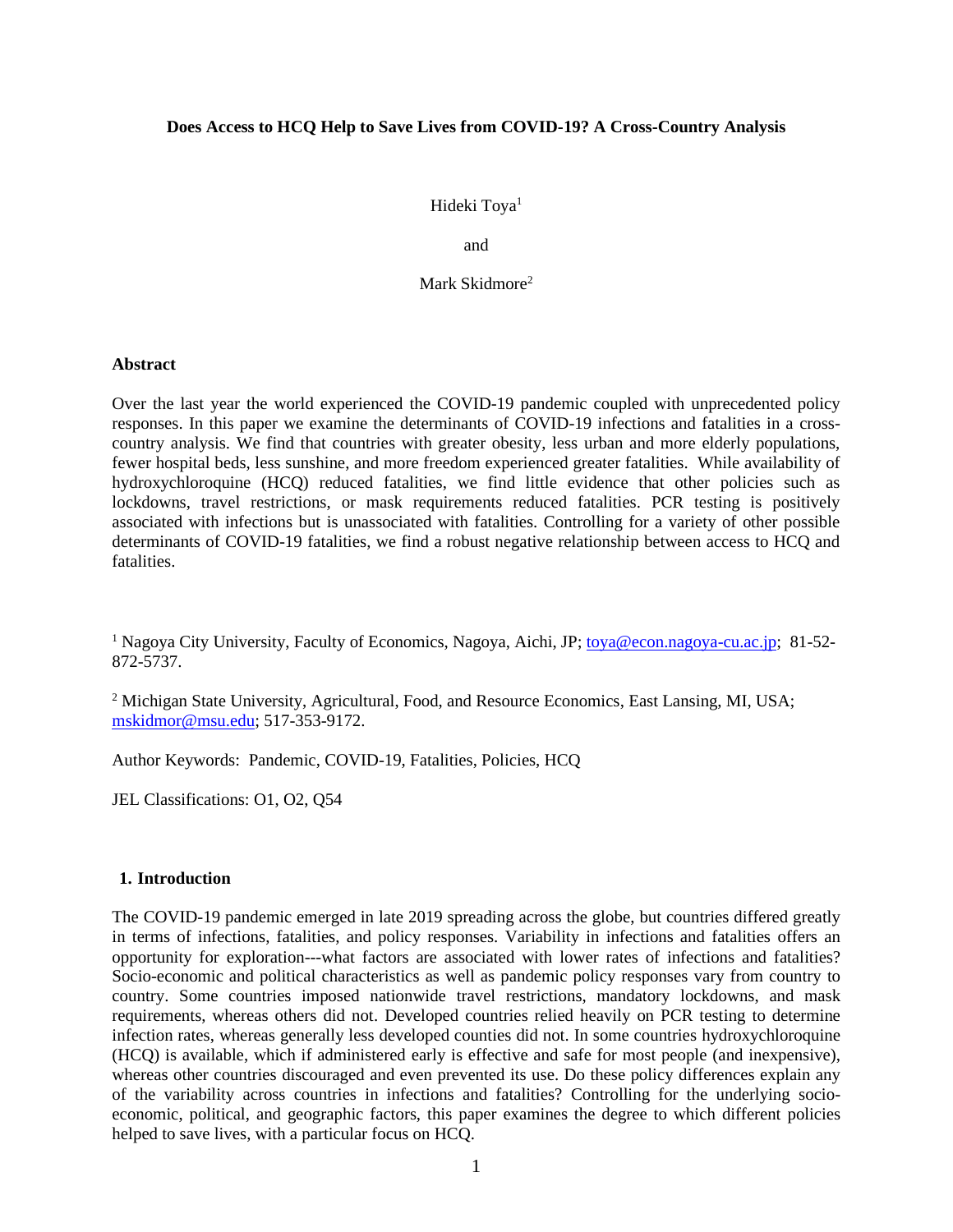As the pandemic unfolded, we learned that the elderly, obese, and those with underlying health conditions are vulnerable, whereas younger healthy people are more resilient. In the United States (U.S.) the survival rate for those 70 years older is 94.6% but is 99.997% for those aged 19 and under (CDC, 2021). Our evaluation of the determinants of COVID-19 infections and fatalities follows a line of research on disaster vulnerability that has shown that developed countries tend to be safer from disaster shocks because they are able to devote greater resources to safety. (Kahn, 2005, Toya and Skidmore, 2007). Our analysis of the COVID-19 pandemic contributes to this line of research by examining the degree to which socioeconomic, political, geographic, and policy-related factors help to explain variability infections and fatalities.

While our primary objective is to evaluate the role of HCQ, it is also important to understand and control for other factors that may determine vulnerability. For example, income (Helliwell et al., 2021) are potentially important; those with limited resources may not have access essential healthcare services. Demographic factors are also important. As noted above, the elderly population is most vulnerable to the illness, and urbanicity may also play a role in the spread of COVID-19. The overall health of the population is also a factor. Controlling for geography such as degree of isolation may also be important as some countries such as island-states may be protected. We also offer and evaluation of other government policies implemented in response to the outbreak. Many countries restricted travel and imposed lockdowns of varying degrees, and many countries required masks. In some countries HCQ was readily accessible, whereas other countries restricted or prevented the use of HCQ. To help motivate our evaluation, consider Figure 1 which shows that COVID fatalities is about 38% higher in countries that did not use HCQ. It is important to note that HCQ is accessible over the counter in nearly all countries where Malaria is present. Thus, Malaria serves as a valid instrument that can be used to examine potential endogeneity of HCQ, and if present address endogeneity using appropriate econometric methods.

Figure 1



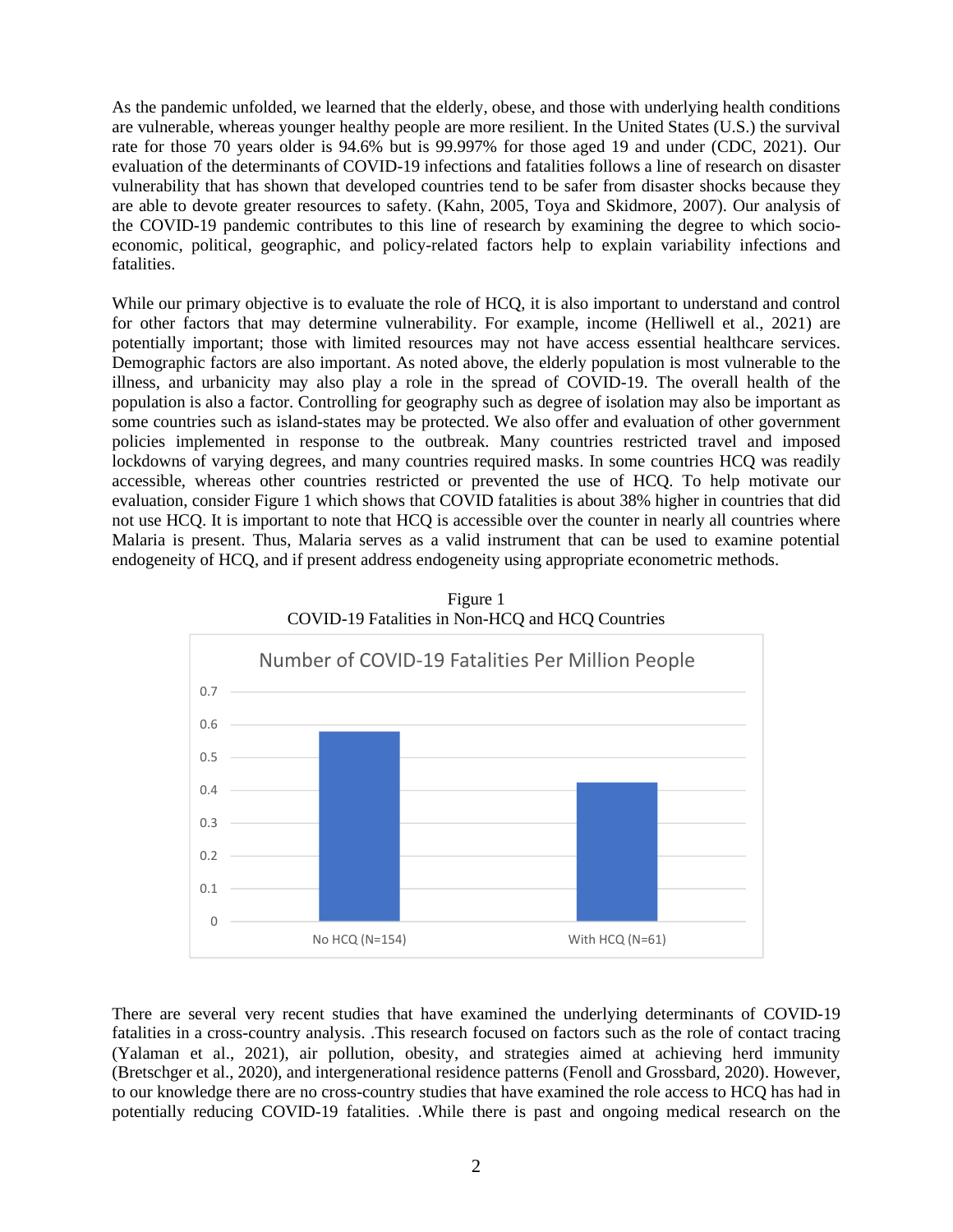efficacy of HCQ for the treatment of  $\text{COVID-19}^1$ , we note that the present study is not formal medical research but rather an examination of whether access to HCQ helped reduce COVID-19 fatalities in those countries where HCQ was readily available over the counter.

## **2. Empirical Analysis**

COVID-19 infection and fatality data come from the World Health Organization (WHO) [\(https://covid19.who.int/table\)](https://covid19.who.int/table). .We merge these data with socio-economic, political, geographic, and policy information, which are available from several sources as shown in Appendix Table A. The country is the unit of analysis, where we examine recorded COVID-19 infections per 10 million population and fatalities per one hundred thousand population for 128 to 137 countries, depending on data availability.

To evaluate the role of HCQ in reducing infections and fatalities, we control for socio-economic, political, and geographic factors (real GDP per capita, obesity, urbanization, proportion of population aged 65 or older, number of hospital beds, degree of freedom, amount of sunshine<sup>2</sup>, and island and OECD country indicator variables) as well as other policy tools (PCR testing, travel restrictions, lockdowns, and mask wearing). .We expect countries with lower income, fewer hospital beds, higher urbanicity and proportions of elderly, more freedom, and less sunshine to have more infections and fatalities. .Controlling for other policy measures helps to isolate the role HCQ may have in reducing infections and fatalities. Each of these measures are prominent alternative policies that have been used differentially across countries.

HCQ is used in many African countries for the treatment of Malaria and thus the medication was known to be safe for most people and was widely available. .In contrast, North American and European countries discouraged and even prevented HCQ use. .Appendix Table B provides summary statistics for all variables and Appendix Table C provides a list of countries included in the evaluation.

A challenge with any policy evaluation is in identifying causal relationships. In the context of the COVID-19 crisis, rising infections and fatalities spur countries to implement policies, thus potentially confounding coefficient estimates generated from standard regression analysis. What is required to evaluate and properly address potential endogeneity are valid instruments. A valid instrument must be a significant determinant of the policy instrument but be unassociated with COVID-19 fatalities. In this analysis, we are not able to examine the potential endogeneity of all the policy variables we consider. However, we are able to examine the potential endogeneity of HCQ availability using a valid instrument. HCQ is available over the counter and used to treat Malaria in countries where Malaria is prevalent. Detailed data on countries where Malaria is present is available from the U.S. Center for Disease Control and Prevention [\(https://www.cdc.gov/malaria/travelers/country\\_table/a.html\)](https://www.cdc.gov/malaria/travelers/country_table/a.html). In regression estimates that are available from the author upon request, a Malaria indicator variable is a positive and highly significant determinant of HCQ availability<sup>3</sup>, but not a significant predictor of COVID-19 fatalities. Thus, a Malaria indicator is a valid instrument. We also conduct a Hausman specification test to examine the potential endogeneity HCQ. In the first stage of the Hausman specification test we estimate a model where HCQ is the dependent variable that is a function of the Malaria indicator and the other control variables in the model. The residual from the HCQ regression is then included as a regressor in a COVID-19 fatality regression. If the residual from the HCQ regression is a significant determinant in the fatality regression,

<sup>&</sup>lt;sup>1</sup> See <https://c19hcq.com/> for a real-time database and meta-analysis of 280 HCQ studies of which 208 are peer reviewed. These studies show that early treatment with HCQ consistently has positive effects. In the U.S., HCQ was discouraged and even prohibited, even though the U.S. National Institute of Allergy and Infectious Diseases (NIAID) published an article in 2005 (Vincent et al.,2005) in its Virology Journal, which showed that HCQ was an effective treatment for coronavirus.

<sup>&</sup>lt;sup>2</sup> We include degree of sunshine as a proxy for vitamin D in the population. Research shows that those with insufficient vitamin D are more susceptible to COVID-19. Skin needs adequate exposure to the sun to produce vitamin D. Otherwise, supplements may be required, especially in the winter months in the far northern and southern hemispheres.

<sup>&</sup>lt;sup>3</sup> The coefficient and t-value of on the Malaria variable in the first-stage HCQ regression is 0.38 and 2.51, respectively. These full set of estimates are available from the author upon request.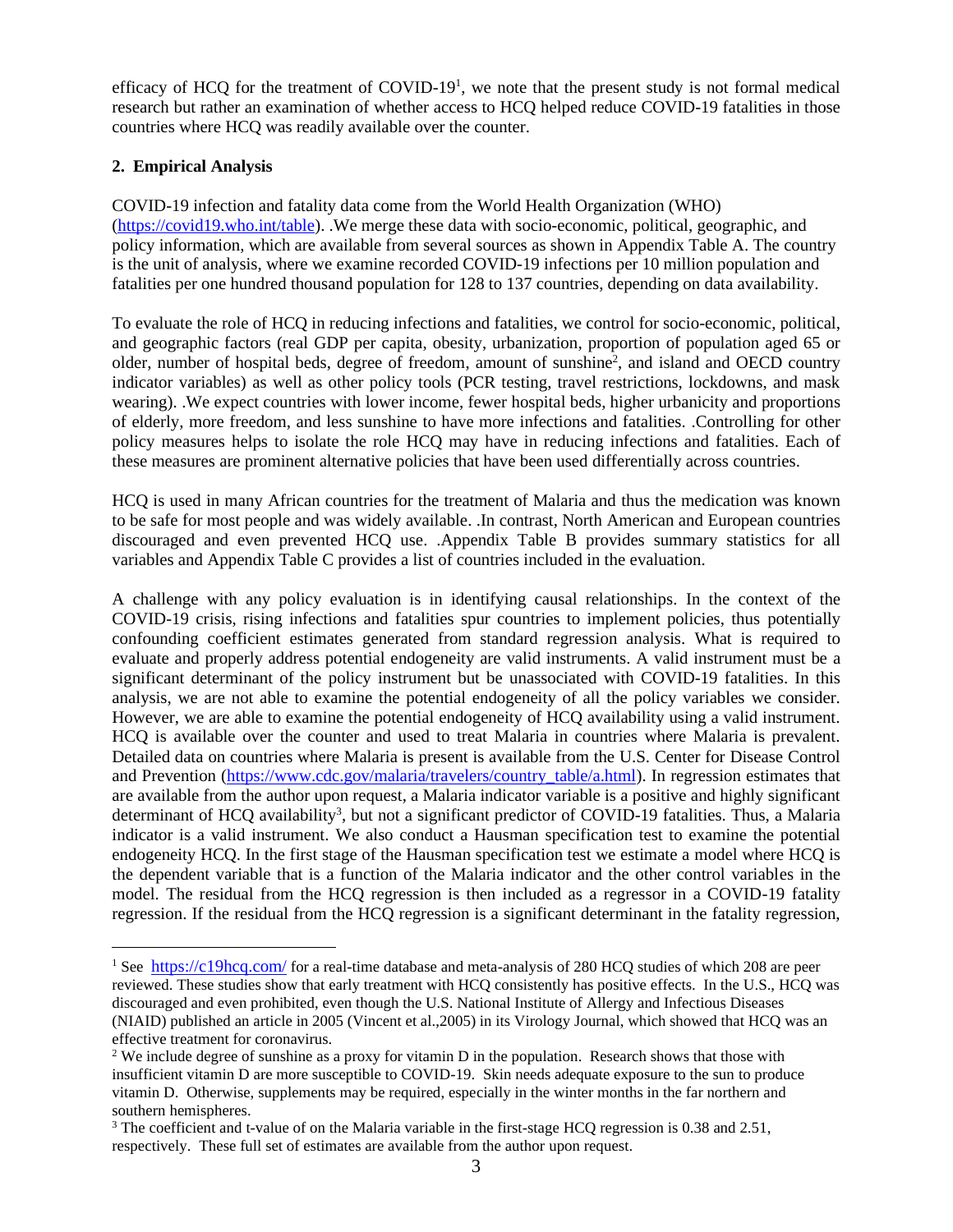then endogeneity is present.<sup>4</sup> In estimates that are available from the author upon request, the residual from HCQ regression is statistically insignificant in the fatality regression. Thus, there is no evidence of endogeneity; a two-stage least squares (2SLS) estimation is unnecessary.<sup>5</sup> However, for comparison we report a 2SLS regression using a generalized method of moments estimator.

In an effort to address concerns about endogeneity of the other policies, the policy variables measure status before April 2020 so that they can be interpreted as predetermined. For example, travel restrictions may be adopted in places where COVID-19 infections/fatalities are growing. Further, policies adopted later are less likely to have been implemented on time to have had a large effect on COVID-19 infections and fatalities during the period of analysis (December 8, 2019 – May 8, 2021). For example, several countries began to administer Ivermectin and Remdesivir in late 2020, but approval and subsequent dissemination across a given nation takes time and thus may not have had large impacts during the period of analysis. Though this approach is imperfect, note that the primary focus of this paper is in evaluating the role of HCQ, which to our knowledge has not been systematically examined in a cross-country framework.

We estimate multivariate regressions to determine the relationship between the policy variables with controls and COVID-19 infections and fatalities in a robust regression estimation. The regressions are characterized by the following equations:

Infections<sub>*i*</sub> =  $\alpha_1(HCO) + \alpha_m(Controls_{ji}) + \alpha_n(Policies_{ki}) + e_i$ 

 $\text{Deaths}_i = \beta_1(\text{HCO}) + \beta_m(\text{Controls}_{ii}) + \beta_n(\text{Policies}_{ki}) + e_i$ 

where infections and fatalities are the total number of COVID-19 infections per ten million population and deaths per one hundred thousand population in country i between December 8, 2019 and May 8, 2021, respectively. Policy<sub>ki</sub> is vector of k policy variables including PCR testing, travel restrictions (complete and partial), lockdowns (mandatory national, mandatory local, recommended national, recommended local), and mask recommended. Controlsj*<sup>i</sup>* represents a vector of j control variables that determine infections and fatalities as presented above. Finally, HCQ is an indicator variable that is equal to 1 if a HCQ is easily accessible in a country over the counter, and 0 otherwise.

Tables 1 and 2 present five infection and fatality regressions, respectively. As shown in Table 1, the adjusted  $\mathbb{R}^2$  ranges from 0.582 to 0.630, signifying that the regressions capture a significant proportion of the cross-country variation in infections. The control variables show that countries with greater obesity, older populations, fewer beds, more freedom, and less sunshine had higher rates of infection. Though not shown in the regression, we also find that the more isolated island countries also experienced fewer infections. Turning to the policy variables, countries with recommended local lockdowns experienced fewer infections, but the other lockdown measures, travel restrictions, and mask wearing were unassociated with infections. However, PCR testing is a positive and significant determinant of infections; this finding will be discussed in more detail later. Last, note that HCQ was unassociated with infection rates.

Turning to Table 2, the regressions again capture a significant portion of the cross-country variation in fatalities. As with infections, countries with greater obesity, fewer beds, more freedom, more elderly, and less sunshine experienced more fatalities. Higher income and more urbanized countries experienced fewer fatalities. Island countries also experienced fewer fatalities, though not shown in Table 2. With the

<sup>4</sup> See Kennedy (1992) for a description of the Hausman specification test.

<sup>5</sup> We also examine endogeneity by including several other weak instruments in addition to Malaria as the strong instrument. These weak instruments include a tropics indicator variable and indicator variables for primary religion: (Christian, Muslim, Buddhist, and Hindu). Again, we find no evidence of endogeneity. In the two-stage least squares estimates presented in the paper, we use these variables as instruments: HCQ, Tropics, Christian, Muslim, Buddhist, and Hindu).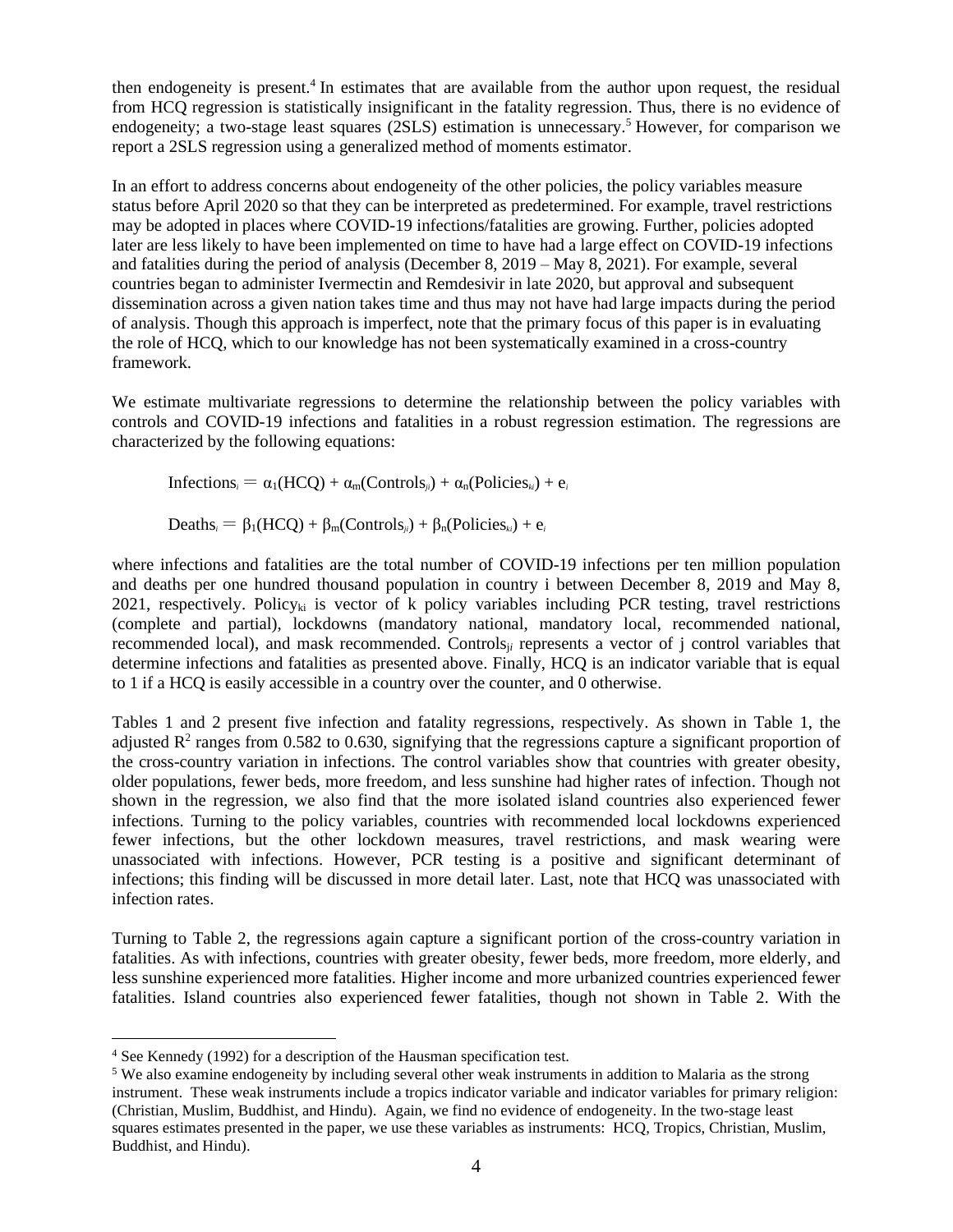exception of HCQ, none of the policy variables were statistically significant, though there is some evidence that recommended local lockdowns were helpful as shown in column 4. However, the availability of HCQ is consistently associated with lower fatalities in all regressions. According to the coefficient estimate on HCQ in column 2, if the U.S. had made HCQ widely available (as opposed to restricting use), recorded COVID-19 fatalities would have been reduced from 515,000 to about 429,000.<sup>6</sup> Extending this calculation to all countries where HCQ was not readily available, we estimate that 4,000 lives could have been saved had HCQ been made accessible. The 2SLS estimation in column 3 and 5 has a statistically significant coefficient on HCQ that is roughly twice as large. Recall, however, that we do not find evidence endogeneity; we present the 2SLS estimation for comparison but think the column 2 or 4 estimations are more appropriate. The 2SLS estimate suggests that the columns 2 and 4 estimates are a lower bound.

<sup>&</sup>lt;sup>6</sup> The magnitude of this effect is generally consistent with COVID-19 patient-based studies examining HCQ effectiveness in reducing fatalities.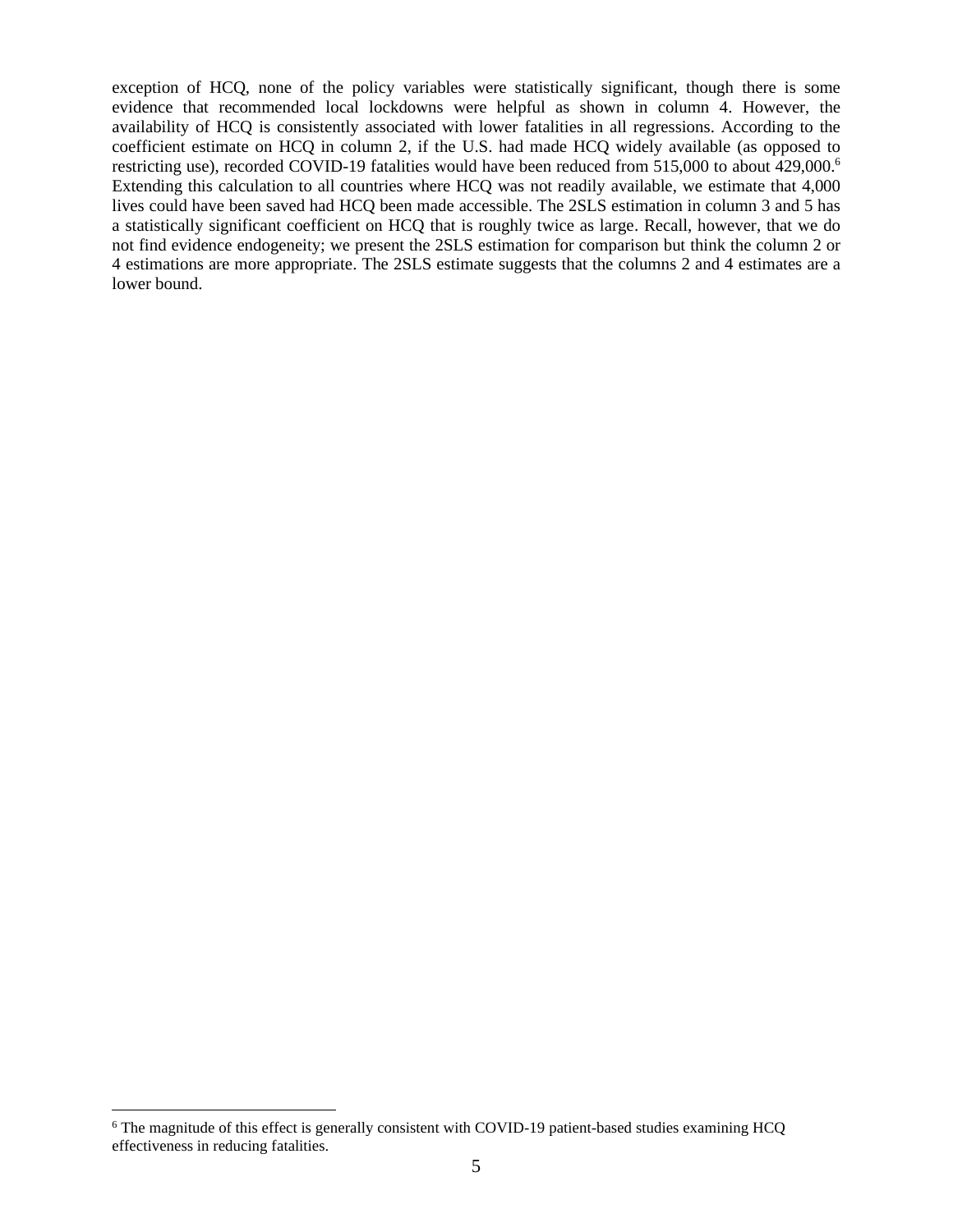### **Table 1 Determinants of COVID-19 Infections (December 8, 2019 – May 8, 2021)**

|                               | <b>OLS</b> | <b>OLS</b> | <b>GMM</b> | <b>OLS</b> | <b>GMM</b> |
|-------------------------------|------------|------------|------------|------------|------------|
|                               | 1          | 2          | 3          | 4          | 5          |
| Log GDP per capita            | 0.011      | 0.009      | 0.046      | $-0.036$   | $-0.037$   |
|                               | (0.218)    | (0.172)    | (1.007)    | $(-0.580)$ | $(-0.692)$ |
| Obesity                       | 0.009      | 0.009      | 0.009      | 0.009      | 0.010      |
|                               | (4.926)    | (4.903)    | (4.985)    | (4.005)    | (5.243)    |
| Aged 65 and above             | 0.030      | 0.030      | 0.031      | 0.028      | 0.024      |
|                               | (4.390)    | (4.374)    | (4.793)    | (3.655)    | (3.459)    |
| Beds per 1000 people          | $-0.023$   | $-0.023$   | $-0.028$   | $-0.018$   | $-0.014$   |
|                               | $(-2.439)$ | $(-2.360)$ | $(-3.193)$ | $(-1.572)$ | $(-1.230)$ |
| Urbanization                  | 0.004      | 0.004      | $-0.037$   | $-0.118$   | $-0.142$   |
|                               | (0.028)    | (0.026)    | $(-0.292)$ | $(-0.760)$ | $(-1.037)$ |
| Not free                      | $-0.096$   | $-0.099$   | $-0.102$   | $-0.096$   | $-0.131$   |
|                               | $(-2.669)$ | $(-2.751)$ | $(-2.998)$ | $(-2.591)$ | $(-3.295)$ |
| Sunshine high                 | $-0.069$   | $-0.068$   | $-0.131$   | $-0.118$   | $-0.132$   |
|                               | $(-1.024)$ | $(-1.007)$ | $(-2.208)$ | $(-1.636)$ | $(-2.178)$ |
| Sunshine middle-high          | $-0.138$   | $-0.138$   | $-0.147$   | $-0.143$   | $-0.121$   |
|                               | $(-2.206)$ | $(-2.196)$ | $(-2.610)$ | $(-2.184)$ | $(-2.218)$ |
| Sunshine middle-low           | $-0.108$   | $-0.107$   | $-0.154$   | $-0.139$   | $-0.150$   |
|                               | $(-1.730)$ | $(-1.718)$ | $(-2.814)$ | $(-2.045)$ | $(-2.529)$ |
| <b>HCQ</b>                    |            | 0.012      | $-0.052$   | 0.018      | 0.021      |
|                               |            | (0.348)    | $(-0.628)$ | (0.456)    | (0.292)    |
| PCR test                      |            |            |            | 0.147      | 0.202      |
|                               |            |            |            | (1.756)    | (2.553)    |
| Mandatory national lockdown   |            |            |            | $-0.024$   | 0.062      |
|                               |            |            |            | $(-0.469)$ | (1.094)    |
| Mandatory local lockdown      |            |            |            | $-0.065$   | 0.000      |
|                               |            |            |            | $(-1.232)$ | (0.005)    |
| Recommended national lockdown |            |            |            | $-0.061$   | 0.037      |
|                               |            |            |            | $(-0.640)$ | (0.480)    |
| Recommended local lockdown    |            |            |            | $-0.288$   | 0.523      |
|                               |            |            |            | $(-3.350)$ | (0.721)    |
| Travel closed                 |            |            |            | 0.046      | 0.075      |
|                               |            |            |            | (0.765)    | (1.439)    |
| Travel partial                |            |            |            | $-0.021$   | $-0.035$   |
|                               |            |            |            | $(-0.486)$ | $(-0.947)$ |
| Mask                          |            |            |            | 0.067      | 0.022      |
|                               |            |            |            | (0.490)    | (0.197)    |
| Number of Countries           | 137        | 137        | 136        | 129        | 128        |
| adj.R <sup>2</sup>            | 0.630      | 0.628      | 0.610      | 0.638      | 0.582      |

Dependent variable: Total confirmed cases per 10 million population of May 8, 2021

Notes: Numbers in parentheses are t-values. Other independent variables not reported here are Constant, Dummy for OECD, Low-income economies, Lower-middle-income economies, Upper-middle-income economies, and Island countries.

#### **Table 2 Determinants of COVID-19 Fatalities (December 8, 2019 - May 8, 2021)**

Dependent variable: Total confirmed deaths per 100000 population of May 8, 2021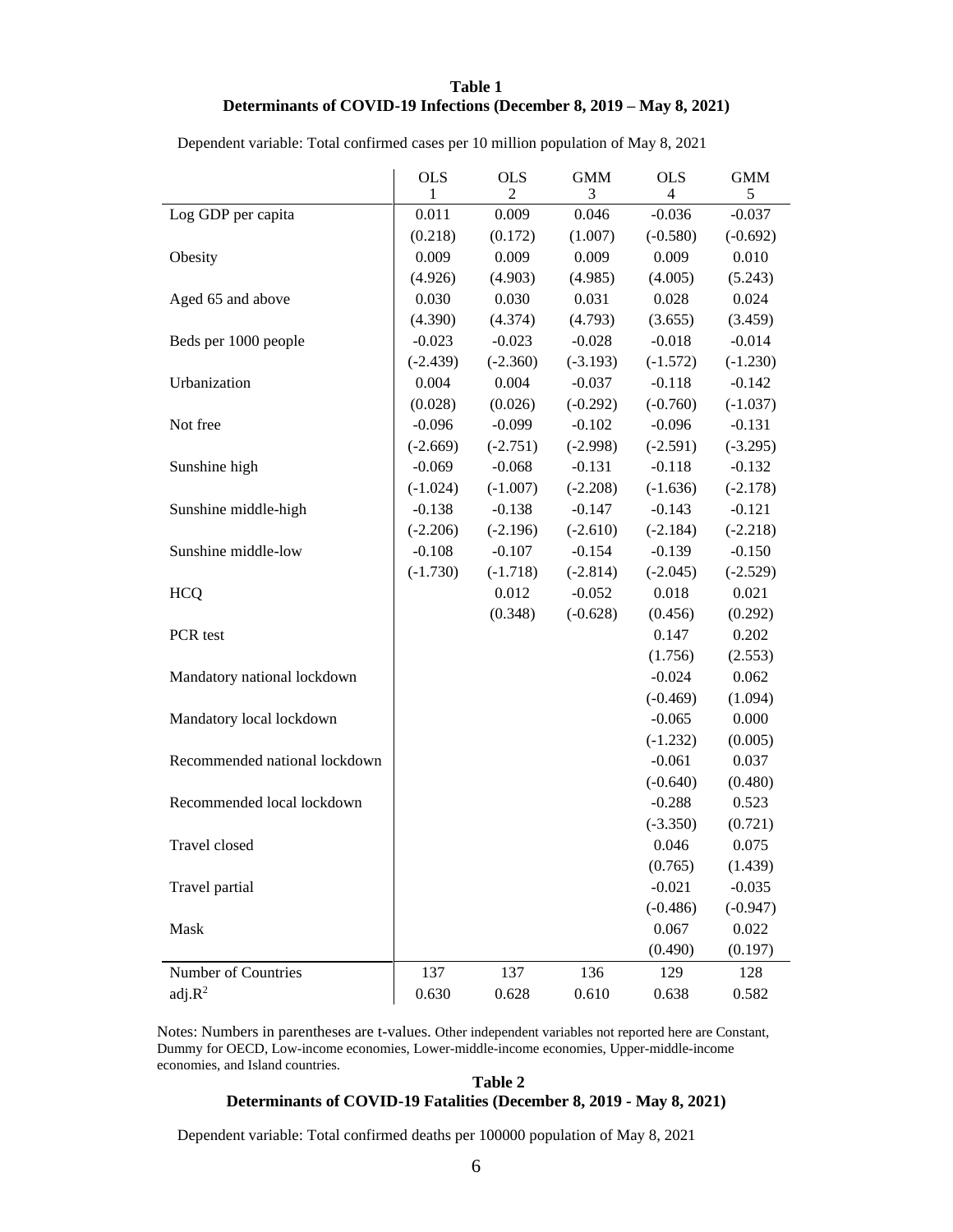|                               | <b>OLS</b> | <b>OLS</b> | <b>GMM</b> | <b>OLS</b> | <b>GMM</b> |
|-------------------------------|------------|------------|------------|------------|------------|
|                               | 1          | 2          | 3          | 4          | 5          |
| Log GDP per capita            | $-0.218$   | $-0.189$   | $-0.136$   | $-0.244$   | $-0.172$   |
|                               | $(-1.986)$ | $(-1.758)$ | $(-1.438)$ | $(-1.977)$ | $(-1.668)$ |
| Obesity                       | 0.021      | 0.021      | 0.020      | 0.022      | 0.020      |
|                               | (6.293)    | (6.648)    | (7.474)    | (5.283)    | (5.522)    |
| Aged 65 and above             | 0.069      | 0.070      | 0.072      | 0.067      | 0.060      |
|                               | (4.185)    | (4.232)    | (5.102)    | (3.746)    | (4.347)    |
| Beds per 1000 people          | $-0.047$   | $-0.050$   | $-0.060$   | $-0.043$   | $-0.043$   |
|                               | $(-2.052)$ | $(-2.338)$ | $(-3.535)$ | $(-1.910)$ | $(-2.419)$ |
| Urbanization                  | $-0.633$   | $-0.629$   | $-0.609$   | $-0.722$   | $-0.649$   |
|                               | $(-1.907)$ | $(-1.883)$ | $(-2.001)$ | $(-1.933)$ | $(-1.810)$ |
| Not free                      | $-0.391$   | $-0.359$   | $-0.325$   | $-0.306$   | $-0.290$   |
|                               | $(-5.129)$ | $(-5.183)$ | $(-5.394)$ | $(-3.627)$ | $(-4.130)$ |
| Sunshine high                 | $-0.312$   | $-0.330$   | $-0.412$   | $-0.368$   | $-0.433$   |
|                               | $(-2.277)$ | $(-2.415)$ | $(-3.075)$ | $(-2.287)$ | $(-2.970)$ |
| Sunshine middle-high          | $-0.325$   | $-0.334$   | $-0.416$   | $-0.336$   | $-0.396$   |
|                               | $(-2.372)$ | $(-2.435)$ | $(-3.214)$ | $(-2.219)$ | $(-2.926)$ |
| Sunshine middle-low           | $-0.248$   | $-0.268$   | $-0.386$   | $-0.305$   | $-0.406$   |
|                               | $(-1.727)$ | $(-1.865)$ | $(-2.851)$ | $(-1.813)$ | $(-2.745)$ |
| <b>HCQ</b>                    |            | $-0.184$   | $-0.323$   | $-0.152$   | $-0.346$   |
|                               |            | $(-2.570)$ | $(-2.010)$ | $(-1.891)$ | $(-2.343)$ |
| PCR test                      |            |            |            | 0.018      | 0.017      |
|                               |            |            |            | (0.179)    | (0.179)    |
| Mandatory national lockdown   |            |            |            | 0.113      | 0.132      |
|                               |            |            |            | (1.001)    | (1.019)    |
| Mandatory local lockdown      |            |            |            | 0.040      | 0.009      |
|                               |            |            |            | (0.365)    | (0.070)    |
| Recommended national lockdown |            |            |            | 0.147      | 0.010      |
|                               |            |            |            | (0.864)    | (0.072)    |
| Recommended local lockdown    |            |            |            | $-0.470$   | $-0.285$   |
|                               |            |            |            | $(-2.516)$ | $(-0.299)$ |
| Travel closed                 |            |            |            | $-0.002$   | 0.023      |
|                               |            |            |            | $(-0.015)$ | (0.191)    |
| Travel partial                |            |            |            | $-0.084$   | 0.002      |
|                               |            |            |            | $(-0.754)$ | (0.020)    |
| Mask                          |            |            |            | 0.302      | 0.278      |
|                               |            |            |            | (1.335)    | (1.485)    |
| Number of Countries           | 137        | 137        | 136        | 129        | 128        |
| adj.R <sup>2</sup>            | 0.630      | 0.642      | 0.631      | 0.625      | 0.603      |

Notes: Numbers in parentheses are t-values. Other independent variables not reported here are Constant, Dummy for OECD, Low-income economies, Lower-middle-income economies, Uppermiddle-income economies, and Island countries.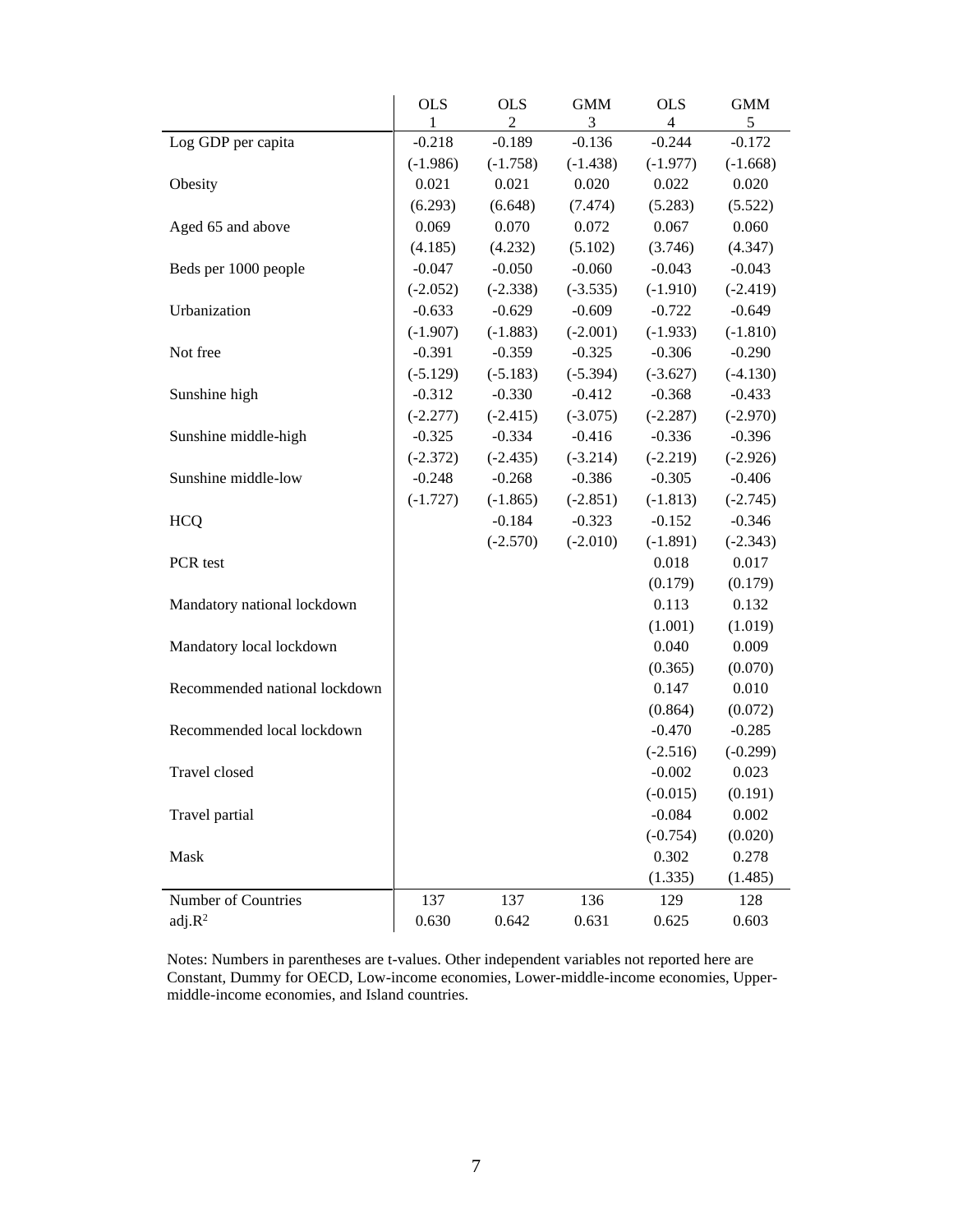In contrast to the significant positive coefficient on PCR testing in the infection regressions, the PCR testing variable was insignificant in the fatality regressions. This seeming inconsistency may be due to the high rate of false positives generated by PCR test.<sup>7</sup> These estimates are also robust to the inclusion of continent indicator variables. Note again that while the coefficient estimates on the policy variables may be biased due to potential endogeneity, we include these factors help to isolate the HCQ effect.

# **3. Conclusions**

This paper offers a cross-country analysis of factors associated with COVID-19 infections and fatalities. Our evaluation generates high adjusted  $R^2$ s and thus we capture a significant portion of the cross-country variability in both infections and fatalities. We find that countries with greater obesity, fewer hospital beds, more freedom, more elderly, and less sunshine experienced greater fatalities. Turning to the policy variables, we find that greater use of PCR testing resulted in more recorded infections but was unassociated with fatalities, and we find some evidence that recommended local lockdown may have been helpful in reducing infections and fatalities. After providing evidence that HCQ is an exogenous determinant of fatalities, our regression analysis also shows that the availability of HCQ is consistently negatively associated with fatalities.<sup>8</sup> In summary, this evaluation offers a useful contribution to the body of research evaluation the COVID-19 pandemic policy responses.

<sup>7</sup> Mandavilli (2021) offers a discussion of PCR test false positives, referring to studies indicating that up to 90% of PCR tests generate false positives where "infected" individuals are neither sick nor contagious. See also Wernike et al. (2020).

<sup>8</sup> Emerging evidence suggests that Ivermectin and vitamin D are also effective treatments for COVID-19. See Realtime Database and Meta Analysis of 541 COVID-19 Studies, [https://c19early.com/.](https://c19early.com/)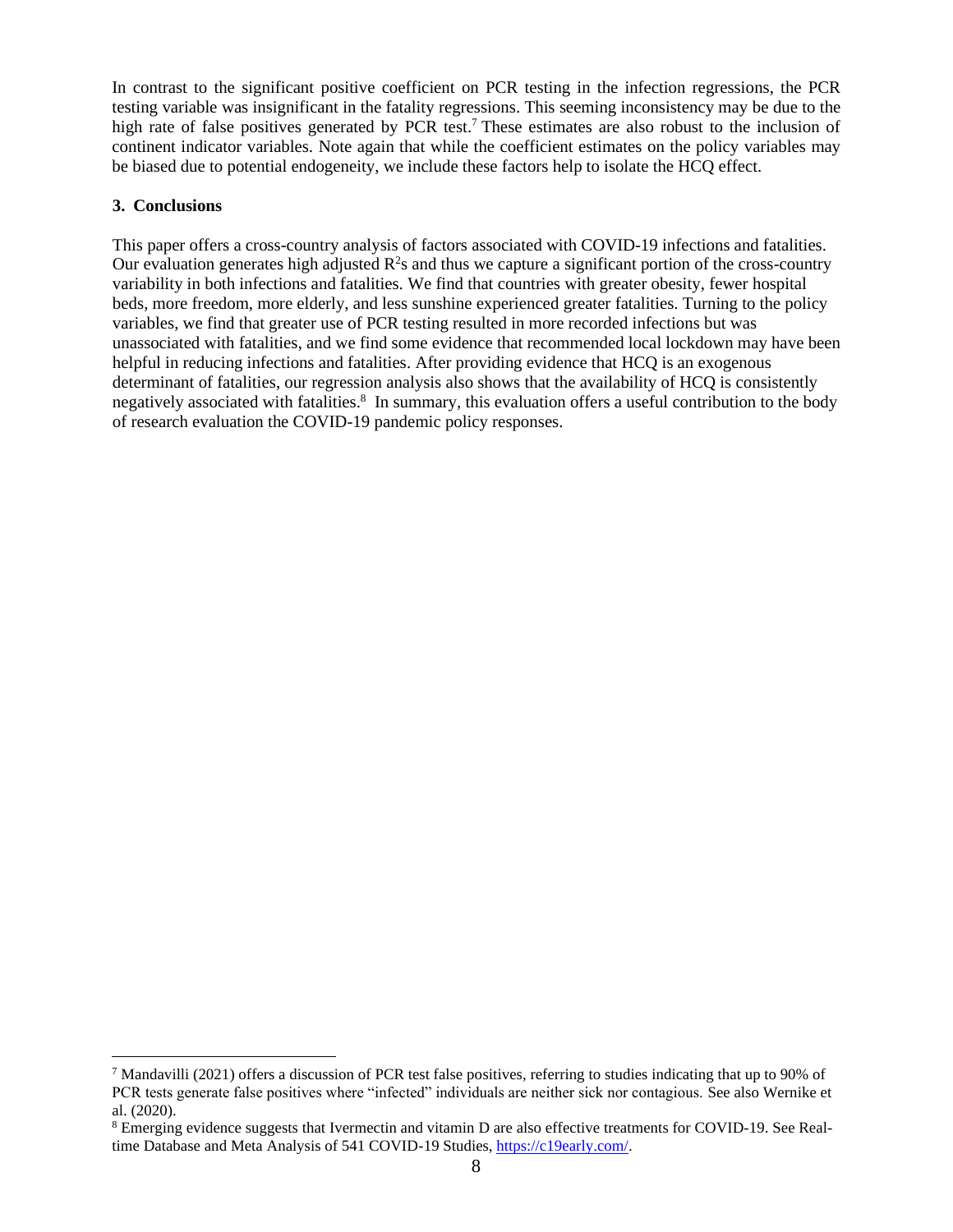## **References**

Bretschger, L., Elise Grieg, Pal J. J. Welfins and Tian Xiong. 2020. COVID-19 Infections and Fatalities Developments: Empirical Evidence for OECD Countries and Newly Industrialized Economies. *International Economics and Economic Policy* 17: 801-847. [https://link.springer.com/article/10.1007/s10368-020-00487-x.](https://link.springer.com/article/10.1007/s10368-020-00487-x)

Center for Disease Control, [https://www.cdc.gov/coronavirus/2019-ncov/hcp/planning-scenarios.html,](https://www.cdc.gov/coronavirus/2019-ncov/hcp/planning-scenarios.html) accessed 3/31/2021.

Fenoll, Ainoa Aparicio and Shoshana Grossbard. 2020. Intergenerational Residence Patterns and Covid-19 Fatalities in the EU and the US. *Economics and Human Biology* 39: December, 100934. [https://www.sciencedirect.com/science/article/abs/pii/S1570677X20302045?casa\\_token=3DMAtH1pHns](https://www.sciencedirect.com/science/article/abs/pii/S1570677X20302045?casa_token=3DMAtH1pHnsAAAAA:vAIzBQ2oS_x3zDqN_0rLaLch1qpCXZFgBrdp0Hozgg5-O6_ZAW7YUySqjPmvLynAog_OfNPs) [AAAAA:vAIzBQ2oS\\_x3zDqN\\_0rLaLch1qpCXZFgBrdp0Hozgg5-](https://www.sciencedirect.com/science/article/abs/pii/S1570677X20302045?casa_token=3DMAtH1pHnsAAAAA:vAIzBQ2oS_x3zDqN_0rLaLch1qpCXZFgBrdp0Hozgg5-O6_ZAW7YUySqjPmvLynAog_OfNPs) [O6\\_ZAW7YUySqjPmvLynAog\\_OfNPs](https://www.sciencedirect.com/science/article/abs/pii/S1570677X20302045?casa_token=3DMAtH1pHnsAAAAA:vAIzBQ2oS_x3zDqN_0rLaLch1qpCXZFgBrdp0Hozgg5-O6_ZAW7YUySqjPmvLynAog_OfNPs)

Helliwell, John F., Haifang Huang, Shun Wang, Max Norton (2021). Chapter 2, World Happiness, Trust and Deaths under COVID-19 in Word Happiness Report.

Kahn, Matthew. 2005. "The Death Toll from Natural Disasters: The Role of Income, Geography, and Institutions." *Review of Economics and Statistics* 87: 271-284.

Kayak Travel Restrictions, [https://www.kayak.com/travel-restrictions.](https://www.kayak.com/travel-restrictions) Accessed on April 6, 2021.

Kennedy, Peter. 1992. *A Guide to Econometrics*. Cambridge, MA: MIT Press, 1992.

Mandavilli, Apoorva. 2021. Your Coronavirus Test is Positive. Maybe It Shouldn't Be. New York Times, [https://www.nytimes.com/2020/08/29/health/coronavirus-testing.html.](https://www.nytimes.com/2020/08/29/health/coronavirus-testing.html?ref=oembed) Accessed April 8, 2021.

Real-time Database and Meta Analysis of 541 COVID-19 Studies, [https://c19early.com/.](https://c19early.com/) Accessed on April 6, 2021.

Toya, Hideki, and Mark Skidmore. 2007. Economic Development and the Impacts of Natural Disasters, *Economics Letters* 94: 20-25.

Vincent, Martin J., Eric Bergeron, Suszanne Benjannet, *et al.* 2005. Chloroquine Is a Potent Inhibitor of SARS Coronavirus Infection and Spread. *Virol J* **2,** 69 (2005). https://doi.org/10.1186/1743-422X-2-69.

Wernike K, Keller M, Conraths FJ, Mettenleiter TC, Groschup MH, Beer M. 2020. [Pitfalls in SARS-](https://pubmed.ncbi.nlm.nih.gov/32536002/)[CoV-2 PCR diagnostics.](https://pubmed.ncbi.nlm.nih.gov/32536002/) Transbound Emerg Dis. doi: 10.1111/tbed.13684. Epub ahead of print. PMID: 32536002; PMCID: PMC7323359.

Wikepedia, National Responses to the COVID-19 Pandemic https://en.wikipedia.org/wiki/National responses to the COVID-19 pandemic#China. Accessed on April 6, 2021.

World Development Indicators [\(http://data.worldbank.org/indicator\)](http://data.worldbank.org/indicator). United States Center of Disease Control and Prevention, Malaria Information by Country [\(https://www.cdc.gov/malaria/travelers/country\\_table/a.html\)](https://www.cdc.gov/malaria/travelers/country_table/a.html)

Yalaman, Abdullah, Gokce Basbug, Ceyhun Elgin, and Alison P. Galvani. 2021. Cross-country Evidence on the Association Between Contact Tracing and COVID-19 Case Fatality Rates. *Scientific Reports*, Article Number 2145. [https://www.nature.com/articles/s41598-020-78760-x.](https://www.nature.com/articles/s41598-020-78760-x)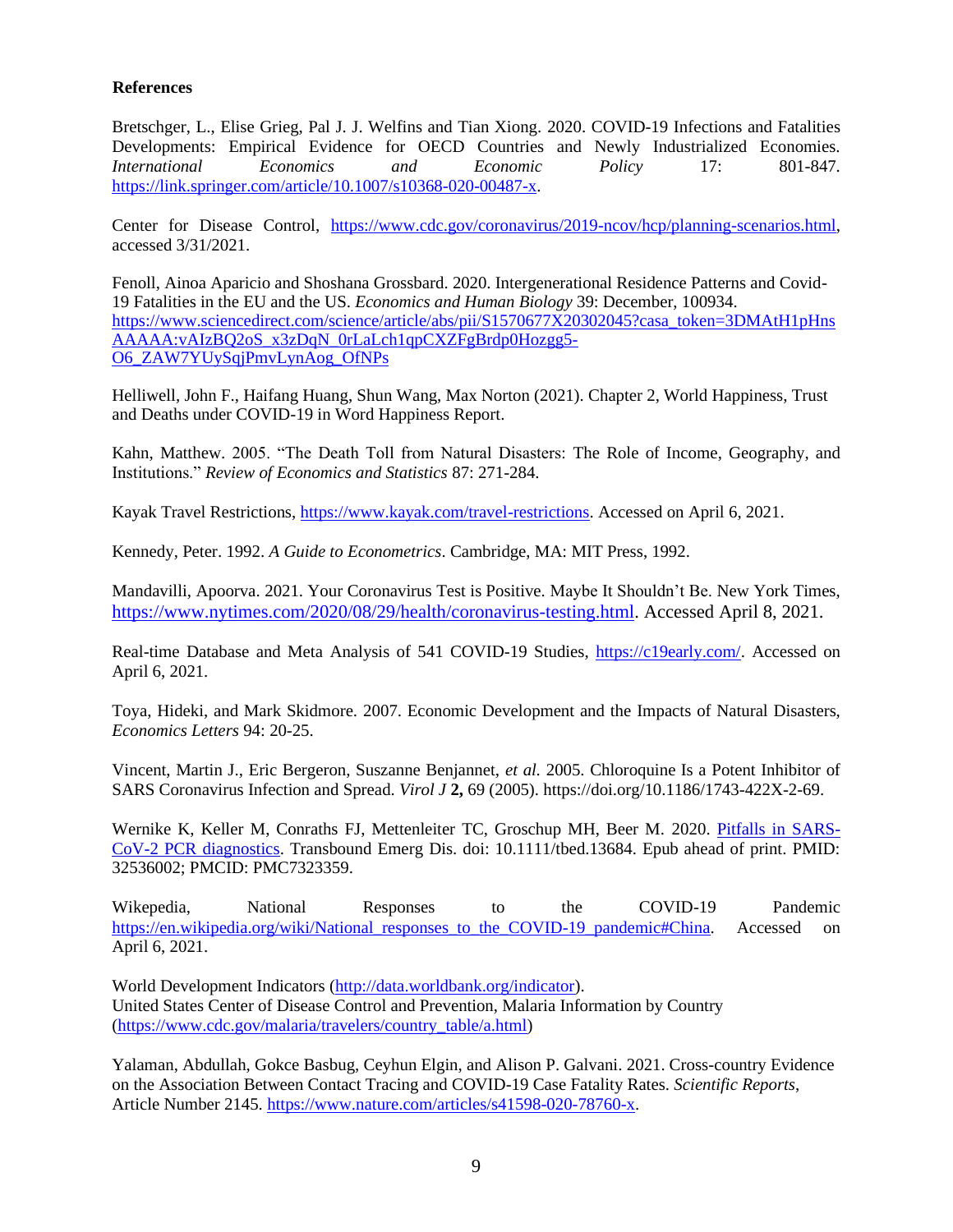| Variables                     | Definition                                                                            | Source           |
|-------------------------------|---------------------------------------------------------------------------------------|------------------|
| Deaths                        | Total confirmed deaths per 100000 population of April 1, 2021                         | <b>WHO</b>       |
| Cases                         | Total confirmed cases per 10 million population of April 1, 2021                      | <b>WHO</b>       |
| Log GDP per capita            | Logarithm of real GDP per capita in 2010                                              | <b>WDI</b>       |
| Obesity                       | Share of adults that are overweight or obese in 2015                                  | <b>OWD</b>       |
| Aged 65 and above             | Population aged 65 and above of 2010 (% of total population)                          | WDI              |
| Beds per 1000 people          | Hospital beds per 1,000 people in 2015                                                | WDI              |
| Urbanization                  | Population in the largest city (% of total population) in 2015                        | WDI              |
| Not free                      | Dummy for not free country                                                            | <b>FH</b>        |
| <b>OECD</b>                   | Dummy for OECD country                                                                |                  |
| Island                        | Dummy for island country/area/territory                                               |                  |
| Sunshine high                 | Dummy for high sunshine duration                                                      | WIKI SD          |
| Sunshine middle-high          | Dummy for middle-high sunshine duration                                               | WIKI SD          |
| Sunshine middle-low           | Dummy for middle-low sunshine duration                                                | WIKI SD          |
| <b>HCQ</b>                    | Dummy for HCQ used widely                                                             | @CovidAna        |
|                               |                                                                                       | lysis            |
| PCR test                      | The number of tests performed for the country/area/territory per 1<br>trillion people | <b>WHO</b>       |
| Mandatory national            | Dummy for nationwide mandatory lockdown on April 1, 2020                              | BBC, WIKI        |
| lockdown                      |                                                                                       |                  |
| Mandatory local               | Dummy for mandatory local lockdown on April 1, 2020                                   | <b>BBC, WIKI</b> |
| lockdown                      |                                                                                       |                  |
| Recommended                   | Dummy for recommended national lockdown on April 1, 2020                              | BBC, WIKI        |
| national lockdown             |                                                                                       |                  |
| Recommended local<br>lockdown | Dummy for recommended local lockdown on April 1, 2020                                 | BBC, WIKI        |
| Travel closed                 | Dummy for travel only for citizens, residents returning home, or people               | <b>KAYAK</b>     |
|                               | in other special circumstances may enter the country.                                 |                  |
| Travel partial                | Dummy for entrance into a country may depend on the traveler's                        | <b>KAYAK</b>     |
|                               | citizenship, point of origin, or other specific regulations.                          |                  |
| Mask                          | Dummy for mask recommended                                                            | <b>MASKS</b>     |

*Sources:*

WHO: World Health Organization https://covid19.who.int/table

WDI: World Bank Indicators https://databank.worldbank.org/reports.aspx?source=world-development-indicators# OWD: Our World in Data https://ourworldindata.org/grapher/share-of-adults-who-are-overweight

FH: Freedom House https://freedomhouse.org/report/freedom-world

WIKI SD: https://en.wikipedia.org/wiki/List\_of\_cities\_by\_sunshine\_duration

@CovidAnalysis: https://c19hcq.com/countries.html

BBC: https://www.bbc.com/news/world-52103747

WIKI: https://en.wikipedia.org/wiki/COVID-

19\_pandemic\_by\_country\_and\_territory#Timeline\_of\_first\_confirmed\_case\_by\_country KAYAK: https://www.kayak.com/travel-restrictions MASKS: https://masks4all.co/what-countries-require-masks-in-public/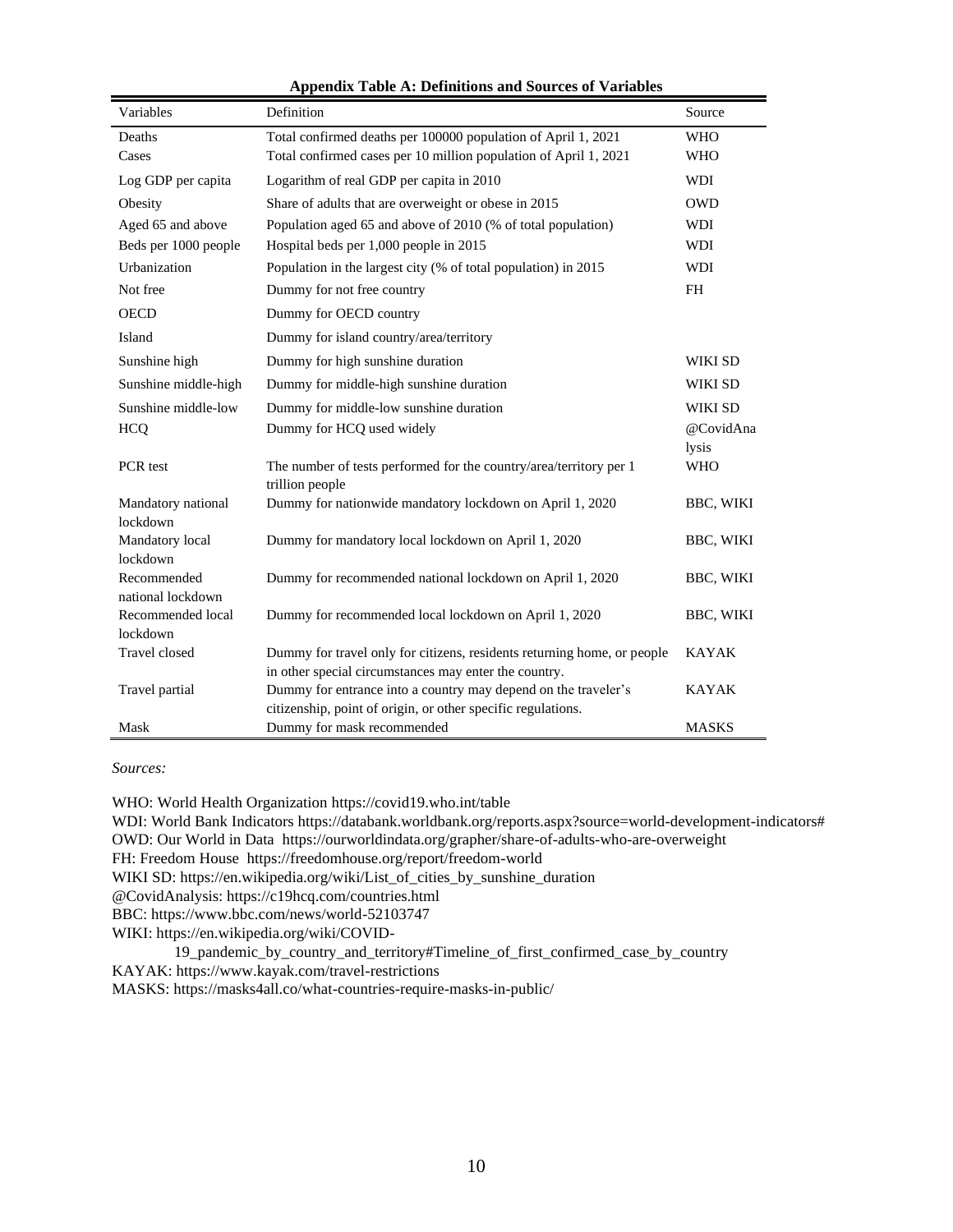|                               | Mean  | Standard<br>Deviation | Number of<br>Observations |
|-------------------------------|-------|-----------------------|---------------------------|
| Deaths                        | 0.315 | 0.335                 | 137                       |
| Cases                         | 0.609 | 0.733                 | 137                       |
| Log GDP per capita            | 8.467 | 1.510                 | 137                       |
| Obesity                       | 46.90 | 17.56                 | 137                       |
| Aged 65 and above             | 8.581 | 6.239                 | 137                       |
| Beds per 1000 people          | 2.839 | 2.487                 | 137                       |
| Urbanization                  | 0.191 | 0.133                 | 137                       |
| Not free                      | 0.314 | 0.466                 | 137                       |
| <b>OECD</b>                   | 0.146 | 0.354                 | 137                       |
| Island                        | 0.109 | 0.313                 | 137                       |
| Sunshine high                 | 0.161 | 0.368                 | 137                       |
| Sunshine middle-high          | 0.350 | 0.479                 | 137                       |
| Sunshine middle-low           | 0.292 | 0.456                 | 137                       |
| <b>HCQ</b>                    | 0.409 | 0.493                 | 137                       |
| PCR test                      | 0.347 | 0.515                 | 129                       |
| Mandatory national lockdown   | 0.473 | 0.501                 | 129                       |
| Mandatory local lockdown      | 0.287 | 0.454                 | 129                       |
| Recommended national lockdown | 0.109 | 0.312                 | 129                       |
| Recommended local lockdown    | 0.008 | 0.088                 | 129                       |
| <b>Travel</b> closed          | 0.178 | 0.384                 | 129                       |
| Travel partial                | 0.581 | 0.495                 | 129                       |
| Mask                          | 0.961 | 0.194                 | 129                       |

# **Appendix Table B: Summary of Statistics Variables**